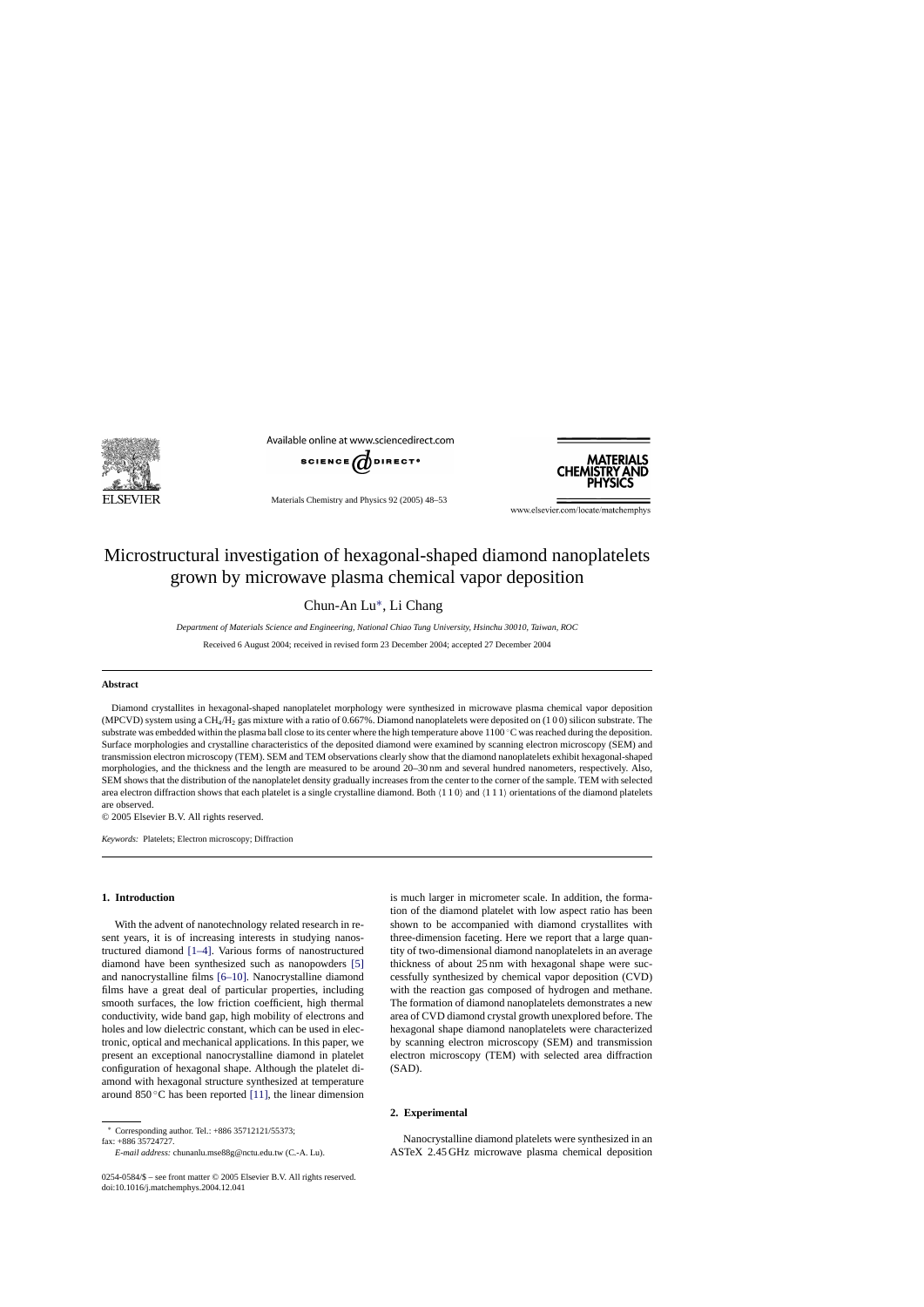<span id="page-1-0"></span>Table 1 Experimental parameters for synthesis of diamond nanoplatelets

| Process    | Time (min) | Pressure (Torr) | Gas flow rate (sccm)       | Power $(W)$ | Bias (V) |
|------------|------------|-----------------|----------------------------|-------------|----------|
| Reduction  |            |                 | H <sub>2</sub> 300         | 800         |          |
| Nucleation |            | 20              | $H_2/CH_4 = 288:12(4%)$    | 800         | $-200$   |
| Growth     | 30         |                 | $H_2/CH_4 = 298:2(0.667%)$ | 800         |          |



Fig. 1. Schematic diagram of arrangement of the substrate and the holder with respect to the plasma ball.

system. The  $10.0 \text{ mm} \times 10.0 \text{ mm}$  silicon (1 0 0) substrate was placed on a molybdenum holder which had been raised its height close to the center of the plasma ball, as schematically shown in Fig. 1. Such a configuration ensured that the plasma ball enclosed the whole set of the Mo holder and the

substrate. The substrate temperature was above  $1150\,^{\circ}\text{C}$  as measured by an optical pyrometer. The gas flow rates of CH4 and H2 were fixed at 2 and 298 sccm, respectively, and the process pressure was 20 Torr. The process parameters were summarized in Table 1. After deposition, the surface morphology was examined in a field-emission scanning electron microscope (JEOL JSM6500-F operated at 10 kV). Further microstructural characterization for detailed morphology and crystallography was carried out using a Philips Tecnai 20 transmission electron microscope. In the sample preparation for TEM, the specimens were immersed in an ethanol solution, followed by ultrasonic treatment to disperse diamond platelets. The diamond-dispersed solution was then dipped on a copper grid with a holey carbon film.

#### **3. Results and discussion**

# *3.1. Morphological characterization by scanning electron microscopy*

Fig. 2 shows the surface morphology on different substrate areas after deposition. The surface morphology around the center of the substrate was shown in Fig. 2(a) and (b).



Fig. 2. SEM micrographs showing the surface morphology of (a) the center area of the substrate with high magnification in (b), and (c) the corner area with high magnification in (d).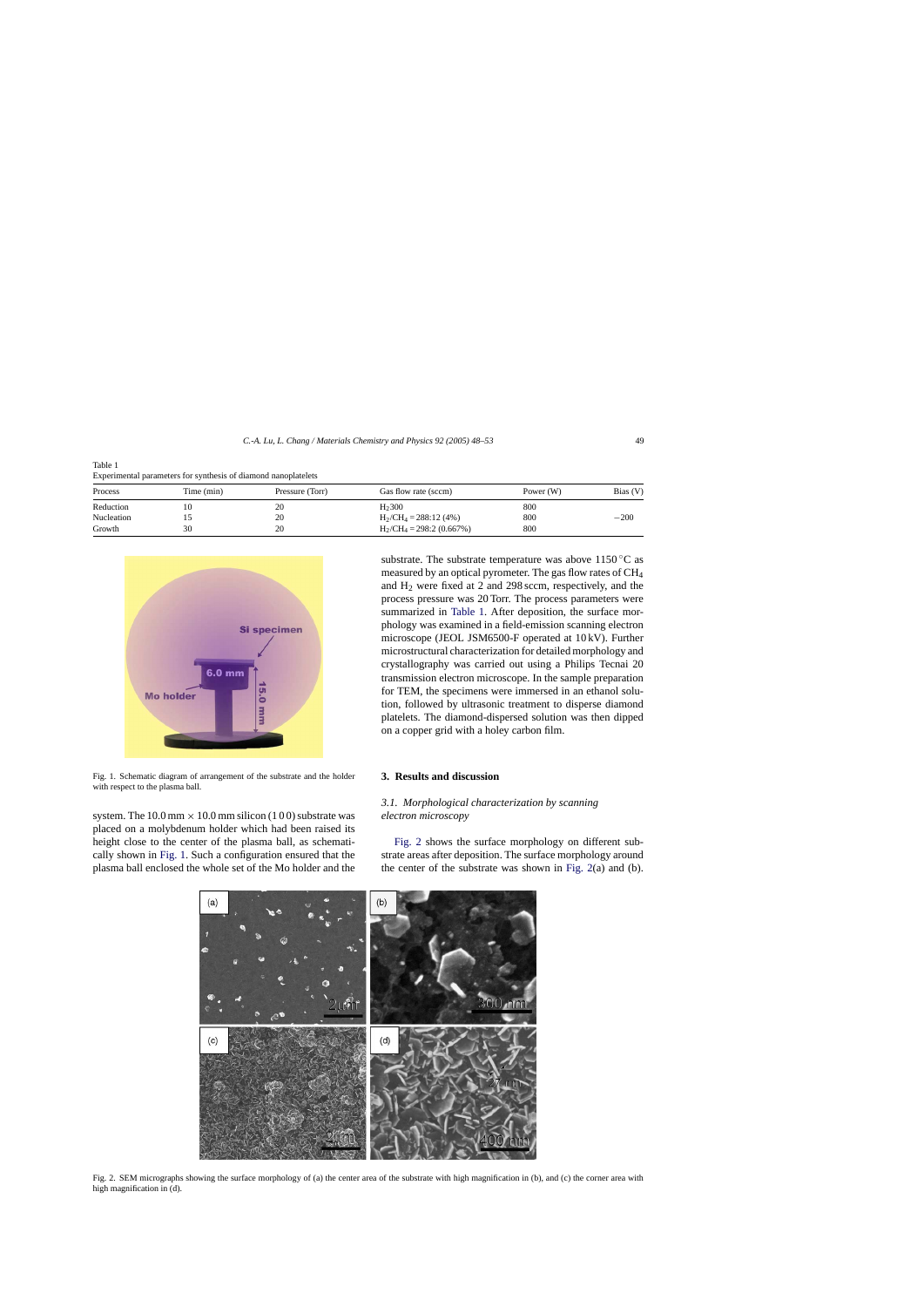<span id="page-2-0"></span>[Fig. 2\(a](#page-1-0)) is a low-magnification SEM micrograph, showing that a small amount of the deposits of  $\sim$ 0.3 µm size in bright contrast are in a scattered distribution. In [Fig. 2\(b](#page-1-0)) of highmagnification micrograph of one deposit, we can see that it is a cluster of a large number of platelets which clearly exhibit a nearly hexagonal-shaped morphology. The measured thickness of the platelets is approximately 10–30 nm and the length is less than 200 nm. Some of nanoplatelets are seen to lie on the substrate surface and a few are standing almost vertically on it. [Fig. 2\(c](#page-1-0)) and (d) shows the morphology of the diamond around the corner areas of the substrate. A large quantity of interlaced nanoplatelets are found to be densely distributed over the corner areas of the specimen surface. The size of the nanoplatelets is similar to that in the central area ([Fig. 2\(b](#page-1-0))). The distribution of nanoplatelet density around the corner area is estimated over  $1 \times 10^{10}$  cm<sup>-2</sup>. It is observed that the distribution of crystalline diamond nanoplatelet is not uniform over the whole substrate surface from the center to the corner. The density gradually distribution increased from the center of the substrate surface to the corner. It is coincident with the measured temperature distribution on the surface of the substrate during the



Fig. 3. (a) BF TEM image of diamond nanoplatelets; (b) an enlarged image of the hexagonal-shaped diamond; (c) electron diffraction pattern of diamond in [1 1 0] zone axis; (d) DF TEM image taking from 1 1 1 reflection; (e) HRTEM image showing the fine structure of the platelet around {1 1 1}edge region circled in (b). The inset shows the corresponding diffraction pattern by the fast Fourier transformation (FFT).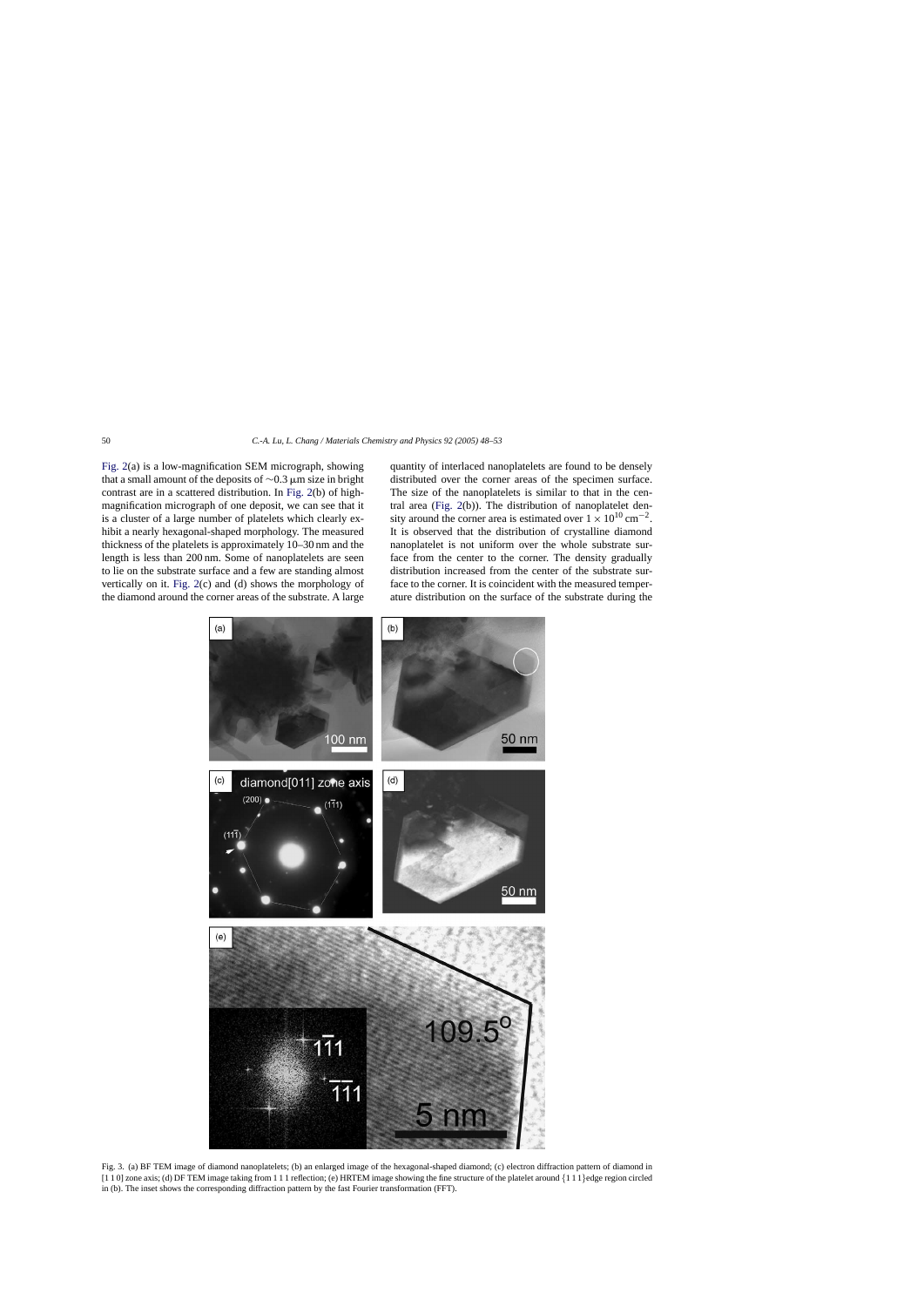

<span id="page-3-0"></span>

Fig. 4. (a) BF TEM image of diamond nanoplatelets; (b) electron diffraction pattern of diamond in [1 1 1] zone axis with rings; (c) DF image showing the (1 1 1) oriented diamond.

growth process. The measured temperature was over 1200 ◦C at the four corners and 1000 ◦C around the central area. The higher temperature at the corners was probably due to strong emission of secondary electrons as a result of high electric field. Therefore, it is likely that the strong bias enhances the nucleation of diamond nanoplatelets with an increased density.

# *3.2. Morphological and crystallographic characterization by transmission electron microscopy*

The crystallographic and morphological analysis of these nanoplatelets was further accomplished by TEM. We found two different structures of diamond nanoplatelets on the TEM samples. One of the nanoplatelet has  $\{110\}$  tabular surface, while the other exhibits  $\{111\}$  face. The typical brightfield (BF) TEM image of a diamond nanoplatelet is shown [Fig. 3\(a](#page-2-0)). We can see that most of nanoplatelets are clustered together. Interestingly, isolated diamond platelets were observed occasionally in TEM examinations. It can be found that most of interlaced nanoplatelets are adhered to the periphery of an aggregate of nanocrystallite diamonds as shown later. From the high-magnification BF image [\(Fig. 3\(](#page-2-0)b)), the characteristic morphology of a crystalline nanoplatelet is clearly seen in a nearly hexagonal shape with well defined facets. The average linear dimension is about 70–150 nm. It is noted that the six sides are not in equal length, but the angle between the neighboring sides is 125◦ and 109◦ which are specifically defined by the cubic crystallographic directions between  $(111)$  and  $(110)$  and between  $(111)$  and  $(111)$ , respectively. Analysis of the corresponding SAD pattern in [Fig. 3\(c](#page-2-0)) shows that the main spots from the nanoplatelet are in a cubic diamond single crystal diffraction pattern in [0 1 1] zone axis, and some extra spots are induced from the surrounding diamonds. According to the SAD, the tabular plane can be ascribed to be  $\{110\}$  and the facets are normal to  $(002)$  and  $(111)$  directions. [Fig. 3\(d](#page-2-0)) is a darkfield (DF) image taken from of a diamond 1 1 0 reflection as pointed by the white arrow shown in [Fig. 3\(c](#page-2-0)). The DF image shows a complementary contrast with the BF image in [Fig. 3\(](#page-2-0)b), indicating that it is a hexagonal-shaped platelet. It is observed that the  $\{111\}$  and  $\{002\}$  sides of the nanoplatelet are straight. [Fig. 3\(e](#page-2-0)) is a high-resolution TEM image taken from an edge region as marked by white circle in [Fig. 3\(b](#page-2-0)). The inset is a fast Fourier transformation (FFT) pattern of the image, showing [0 1 1] zone axis diffraction pattern of diamond. Thus, the facets are atomically smooth, and can be ascribed to be  $(1 \bar{1} 1)$  and  $(\bar{1} \bar{1} 1)$ . Also, the image shows no planar defects and dislocations in this area, suggesting that the nanoplatelet may be of high quality.

Fig. 4(a) shows a BF image from other interlaced nanoplatelets which are with clustered together as well, similar to the distribution of nanoplatelets in Fig.  $3(a)$  in [1 10]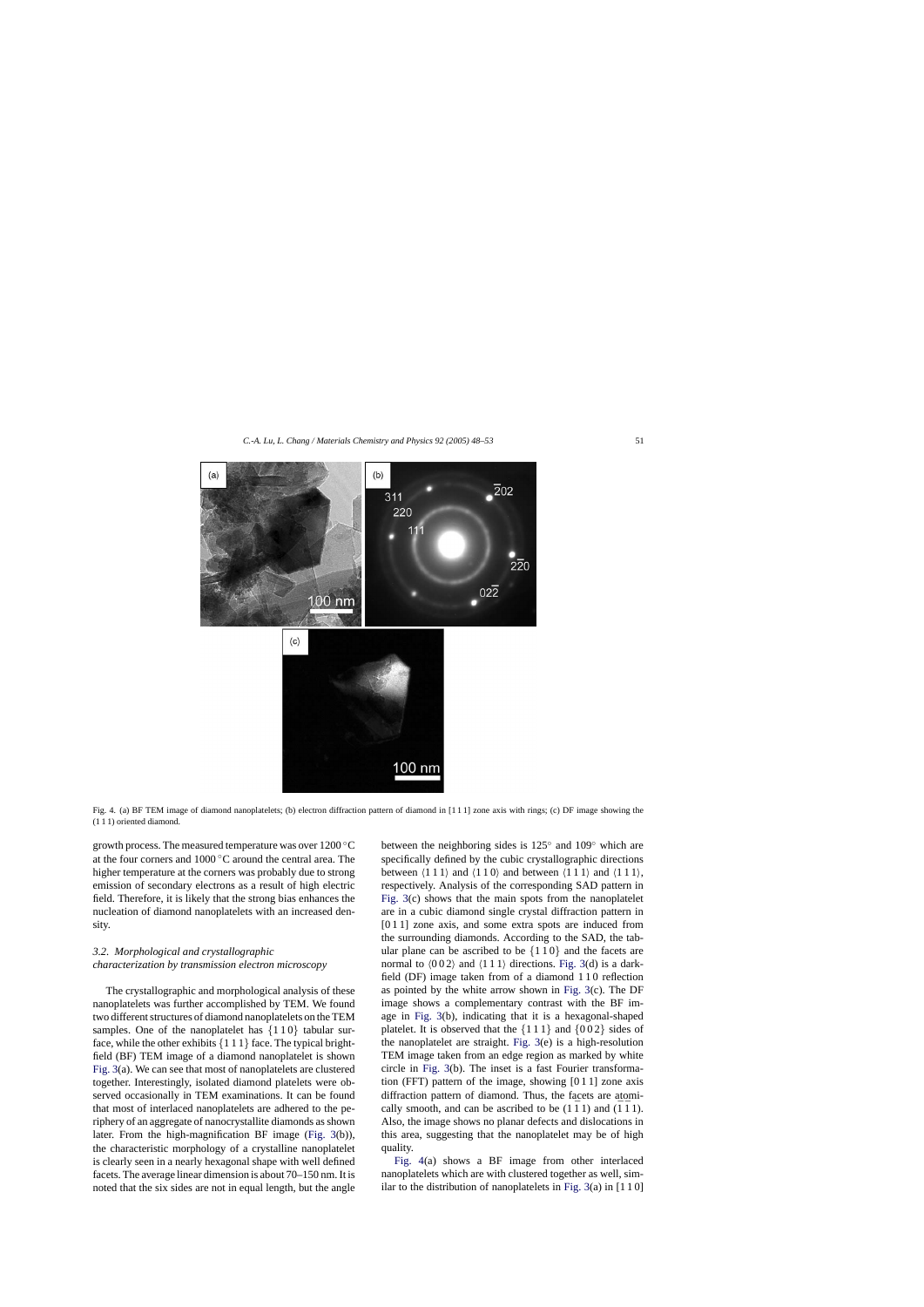<span id="page-4-0"></span>

Fig. 5. (a) BF TEM image of diamond aggregates with the inset of an SAD pattern; (b) DF TEM image taking from the diamond 111 ring showing diamond nanoparticles in bright contrast.

orientation. The corresponding electron diffraction pattern in [Fig. 4\(b](#page-3-0)) reveals a typical single crystalline diamond reflections, however, in [1 1 1] zone axis. The rings are also identified as diamond reflections from the smaller nanodiamonds and diamond nanoplatelets. Using  $\bar{2}02$  reflection for DF imaging as shown in [Fig. 4\(c](#page-3-0)), we can recognize that the [1 1 1] pattern is from the central diamond platelet in which the angle between the adjacent sides is 120◦. Therefore, it has an orientation in  $[1 1 1]$ , i.e.  $\{1 1 1\}$  tabular faces. It should be mentioned that  $(111)$  oriented diamond nanoplatelets were occasionally observed in examination of a TEM sample, it is easily found nanoplatelets in  $(011)$  orientation instead. Hence, it can be drawn that most of diamond nanoplatelets are  $(011)$  oriented.

In addition to diamond nanoplatelets, we also found that diamond aggregates are often clustered together with diamond nanoplatelets in many examinations of our TEM samples. For example, it is seen in [Fig. 3\(b](#page-2-0)) and (d) that the diamond nanoplatelet is bounded with other diamonds at a rough side. Fig. 5(a) is the typical BF image of an aggregate with a number of nanoplatelets. In fact, the aggregate consists of a great quantity of nanosized particles of diamond. The SAD (inset of Fig. 5(a)) exhibits cubic diamond rings in addition to the strong diffraction spots of diamond contributed from the